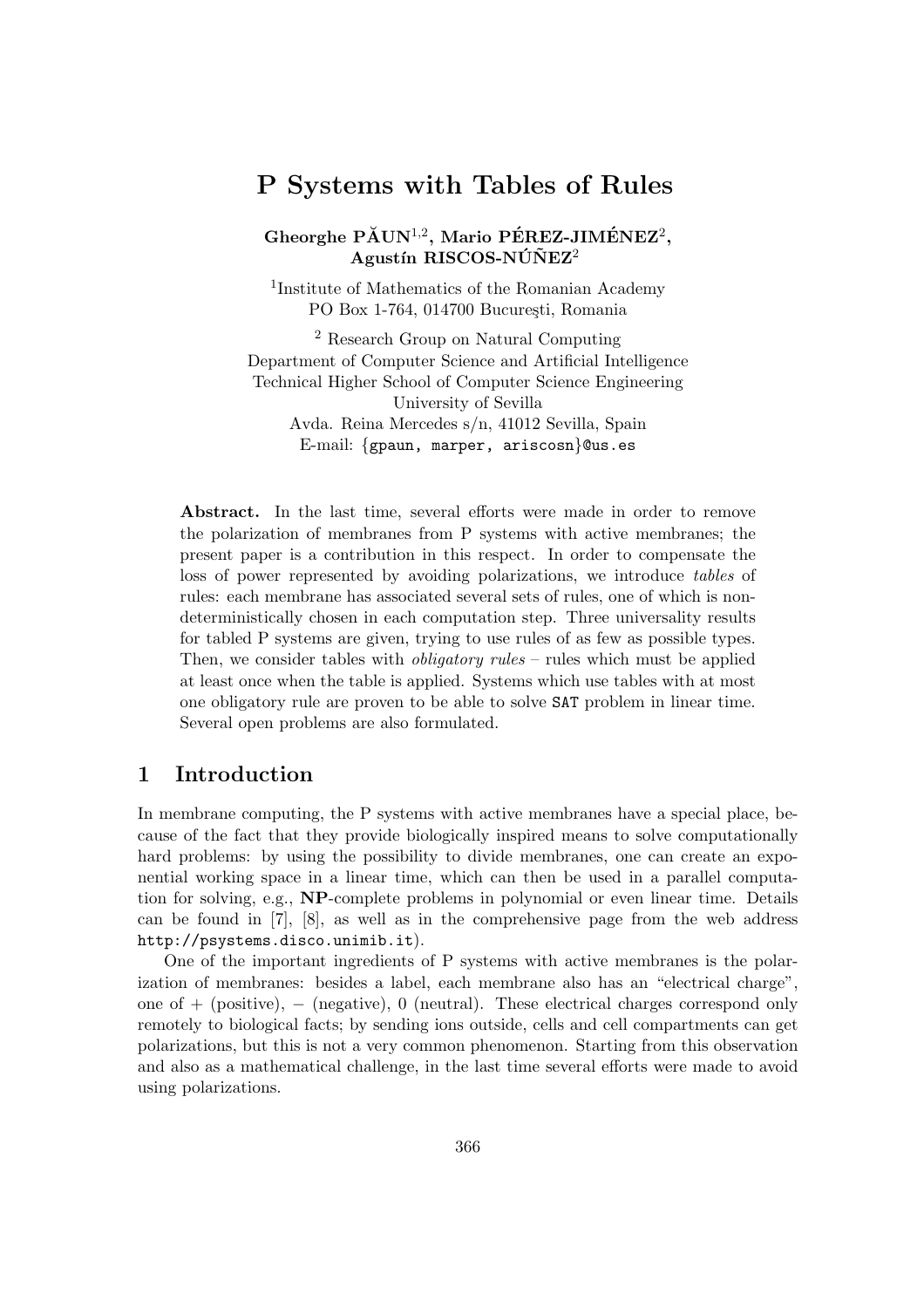However, the question seems not to be a simple one, and the best result obtained so far was to reduce to two the number of "electrical charges"; this is achieved in [1], where both the universality and the possibility of solving SAT in linear time are proven for P systems with active membranes and only two polarizations. When completely removing the polarizations, similar results are obtained (see  $[2]$ ,  $[3]$ ) only by compensating the loss of power (of "programming" possibilities) by using additional ingredients, such as the possibility of changing the labels of membranes, division of non-elementary membranes, etc.

The present paper goes into the same direction of research: we get rid of polarizations and we "pay" this by structuring the sets of rules associated with each membrane by considering tables of rules, like in Lindenmayer systems. Specifically, several sets of rules are associated with each membrane, and in each step of a computation we nondeterministically choose one of these sets, its rules are used in the maximally parallel manner. The use of tables can have a biological motivation, in the same way as the tables from L systems theory have a biological origin: the change of environmental conditions (for instance, of seasons) can select specific evolution rules for different times (different seasons).

The use of tables proves to be helpful in what concerns the computing power: we get universality for systems of a rather reduced forms, with only a few types of rules used, and without polarizations.

An important problem remains unsolved: can tables compensate polarizations also in what concerns the possibility to solve hard problems in polynomial time? A possible negative answer to this problem would be a very nice finding: in view of the result from [1], it would follow that passing from one polarization (all membranes neutral) to two polarizations makes possible the step from the complexity class P to NP.

If, however, we add a further ingredient – at the first sight not very powerful – to tabled P systems, namely designating in each table rules which should be used at least once when applying the table, then we can solve SAT in linear time. The construction uses at most one obligatory rule in each table.

# 2 P Systems with Active Membranes

We assume the reader to be familiar with basic elements of membrane computing, but, for the sake of completeness, we recall here the definition of the class of P systems we work with, those with active membranes (and electrical charges).

Such a system is a construct

$$
\Pi = (O, \mu, w_1, \ldots, w_m, R),
$$

where:

1.  $m > 1$  (the initial degree of the system);

- 2. O is the alphabet of objects;
- 3.  $\mu$  is a membrane structure, consisting of m membranes, labeled in a one-to-one manner with elements of  $H = \{1, 2, \ldots, m\};$
- 4.  $w_1, \ldots, w_m$  are strings over O, describing the multisets of objects placed in the m regions of  $\mu$ ;
- 5. R is a finite set of developmental rules, of the following forms: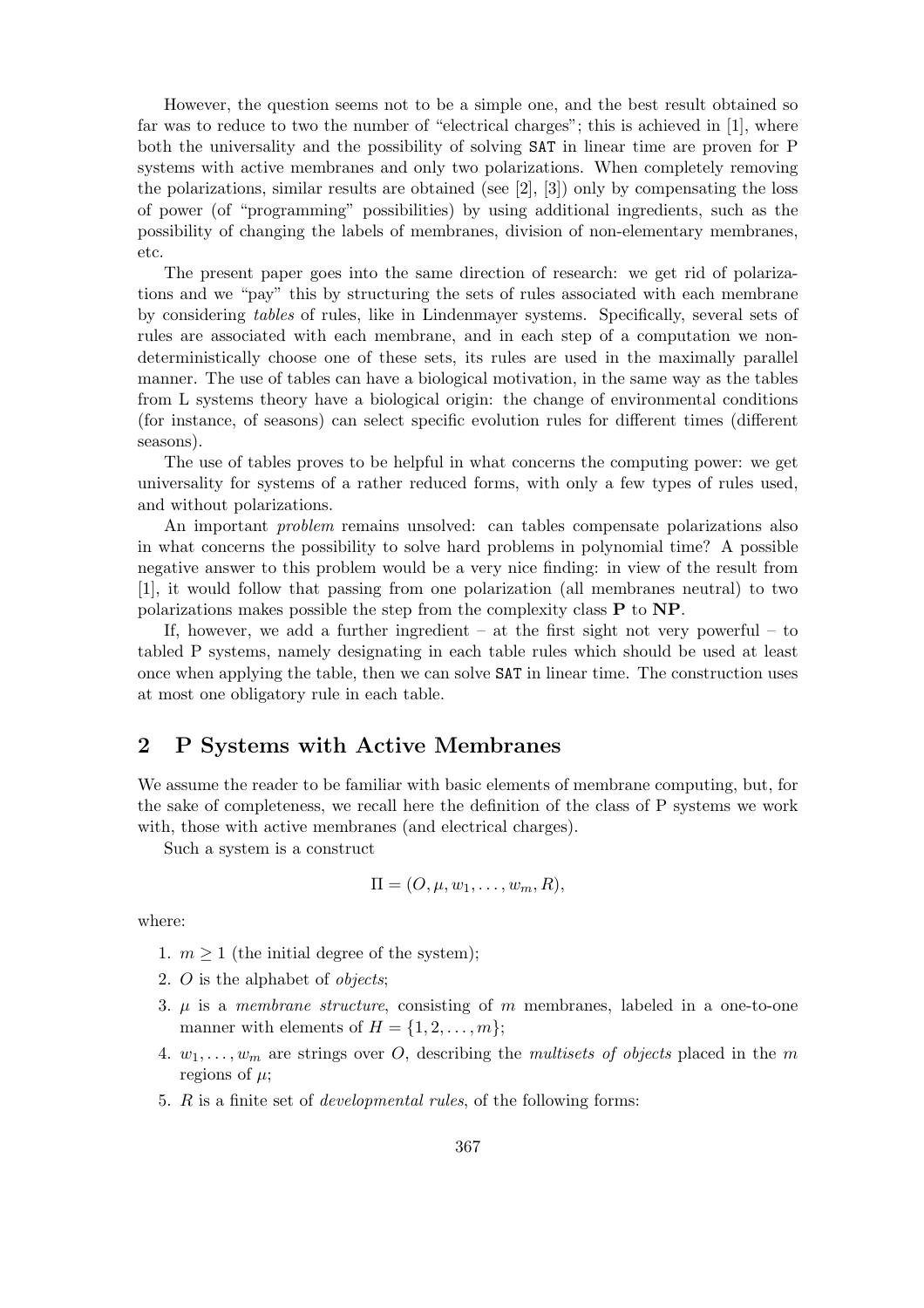$(a) \left[ a \rightarrow v \right]_b^e$  $_{h}^e,$ 

for  $h \in H, e \in \{+, -, 0\}, a \in O, v \in O^*$ 

(object evolution rules, associated with membranes and depending on the label and the charge of the membranes, but not directly involving the membranes, in the sense that the membranes are neither taking part in the application of these rules nor are they modified by them);

(b)  $a\begin{bmatrix} 0 \end{bmatrix} \begin{bmatrix} e_1 \\ h \end{bmatrix} \rightarrow \begin{bmatrix} b \end{bmatrix} \begin{bmatrix} e_2 \\ h \end{bmatrix}$  $_{h}^{e_{2}},$ 

for  $h \in H, e_1, e_2 \in \{+, -, 0\}, a, b \in O$ 

(communication rules; an object is introduced in the membrane, possibly modified during this process; also the polarization of the membrane can be modified, but not its label);

(c)  $[a]_h^{e_1} \rightarrow [a]_h^{e_2}b,$ for  $h \in H, e_1, e_2 \in \{+, -, 0\}, a, b \in O$ 

(communication rules; an object is sent out of the membrane, possibly modified during this process; also the polarization of the membrane can be modified, but not its label);

(d)  $[a]_h^e \rightarrow b$ ,

for  $h \in H, e \in \{+, -, 0\}, a, b \in O$ 

(dissolving rules; in reaction with an object, a membrane can be dissolved, while the object specified in the rule can be modified);

(e)  $[a]_h^{e_1} \rightarrow [b]_h^{e_2}$  $\frac{e_2}{h}$   $\left[ \begin{array}{cc} c & \end{array} \right]_h^{e_3}$  $_{h}^{e_{3}},$ 

for  $h \in H, e_1, e_2, e_3 \in \{+, -, 0\}, a, b, c \in O$ 

(division rules for elementary membranes; in reaction with an object, the membrane is divided into two membranes with the same label, possibly of different polarizations; the object specified in the rule is replaced in the two new membranes by possibly new objects).

We have omitted the rules for dividing non-elementary membranes, usually identified as being "of type  $(f)$ ".

In the customary definition of P systems with active membranes, the initial membranes of  $\mu$  are not necessarily labeled in a one-to-one manner, but there is no loss of generality in the assumption that the labels are unique: we can relabel the membranes with the same label and then duplicate the necessary rules. Moreover, because in what follows we only consider that by membrane division we obtain membranes with the same label, the labels present in the system are always from the set  $\{1, 2, \ldots, m\}$  present at the beginning (maybe some of them used several times, because of the division of membranes). Therefore, the set H of labels is specified by  $\mu$ , it can be omitted when specifying the system.

The rules of type (a) are applied in the parallel way (all objects which can evolve by such a rule should do it), while the rules of types  $(b), (c), (d), (e)$  are used sequentially, in the sense that one membrane can be used by at most one rule of these types at a time. In total, the rules are used in the non-deterministic maximally parallel manner: all objects and all membranes which can evolve, should evolve. Only halting computations give a result, and the result is the number of objects expelled into the environment during the computation; the set of numbers computed in this way by the various halting computations in  $\Pi$  is denoted by  $N(\Pi)$ .

By  $NOP_{m,n,p}(pol_3, a, b, c, d, e)$  we denote the family of sets  $N(\Pi)$  computed as sketched above by systems starting with at most  $m$  membranes, using membranes of at most  $n$  types,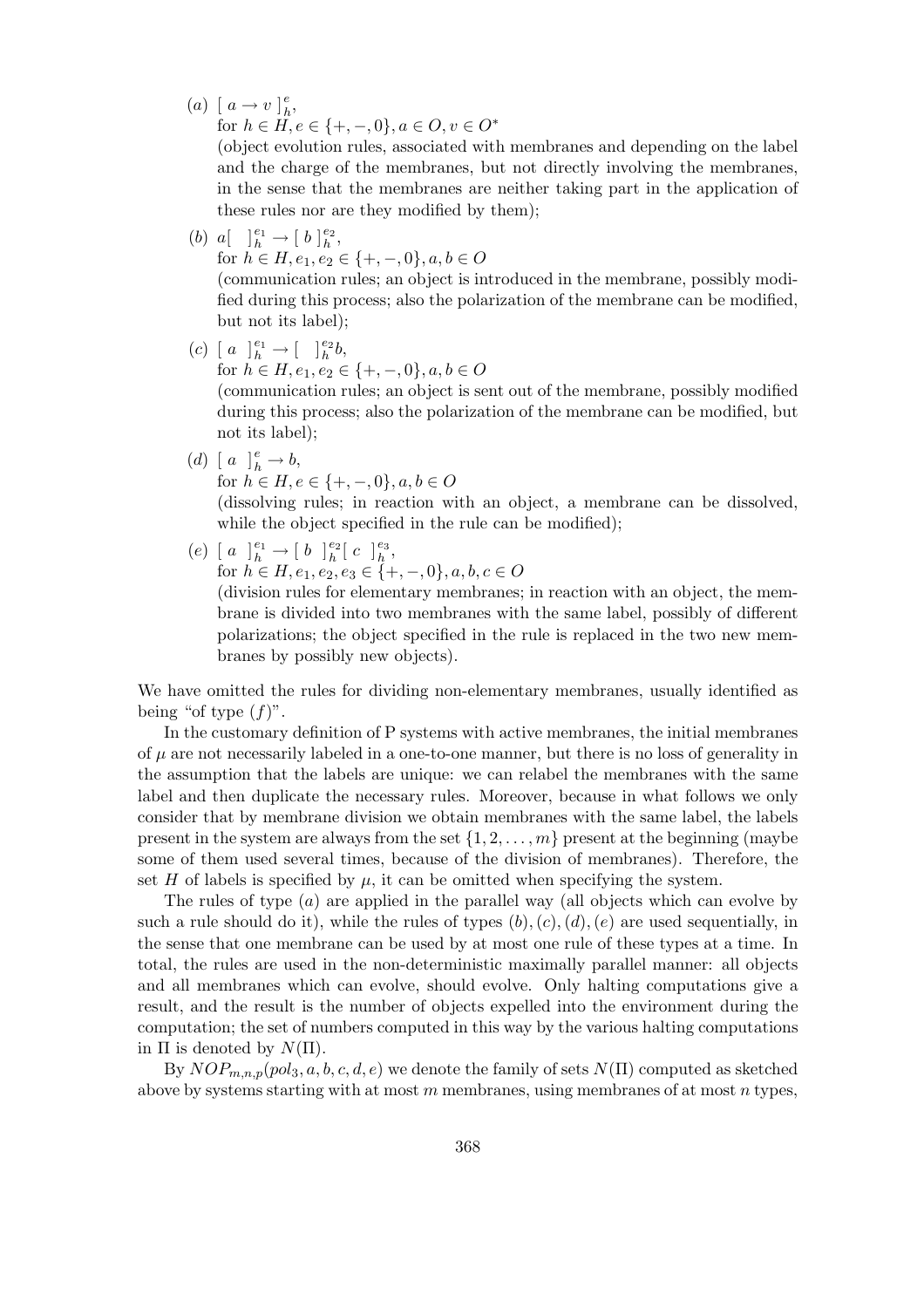at most p membranes being simultaneously present, and using all types of rules; when rules of a certain type are not used the corresponding letter  $a, b, c, d, e$  will be missing. Also, when membrane division rules are not used, we will specify only the number of membranes in the initial configuration (hence, only  $m$ ) as a subscript of NOP. The parameter  $pol_3$ indicates the fact that one uses three polarizations.

Further details can be found in [7] – including the proof of the following result. (We denote by REG, CF, CS, RE the families of regular, context-free, context-sensitive, and of recursively enumerable languages. In general, for a family  $FL$  of languages,  $NFL$  denotes the family of length sets of languages in  $FL$ . Therefore,  $NRE$  is the family of Turing computable sets of natural numbers.)

#### **Theorem 2.1**  $NOP_3(pol_3, a, b, c) = NRE$ .

The number of polarizations were decreased to two in [1]; with the previous notations, the result can be written as:

#### Theorem 2.2  $NOP_2(pol_2, a, c) = NRE$ .

Note that the result from Theorem 2.1 was improved both in the number of polarizations and the number of membranes, while the used rules are of the same types.

In [3] and [2] rules of types  $(a) - (e)$  without polarizations were considered. Because "no polarization" means "neutral polarization", we add the subscript 0 to the previous letters identifying the five types  $(a_0) - (e_0)$  of rules.

The power of polarizationless P systems with active membranes is not precisely known, but it was shown in [2] that they are able to compute at least the Parikh images of languages generated by matrix grammars without appearance checking.

Because the notion of a matrix grammar will be also used below, we introduce it here in its general form.

A matrix grammar (with appearance checking) is a construct  $G = (N, T, S, M, F)$ , where N and T are disjoint alphabets,  $S \in N$ , M is a finite set of sequences of the form  $(A_1 \rightarrow x_1, \ldots, A_n \rightarrow x_n), n \geq 1$ , of context-free rules over  $N \cup T$  (with  $A_i \in N, x_i \in$  $(N \cup T)^*$ , in all cases), and F is a set of occurrences of rules in M (N is the nonterminal alphabet,  $T$  is the terminal alphabet,  $S$  is the axiom, while the elements of  $M$  are called matrices).

For  $w, z \in (N \cup T)^*$  we write  $w \Longrightarrow z$  if there is a matrix  $(A_1 \rightarrow x_1, \ldots, A_n \rightarrow x_n)$  in M and the strings  $w_i \in (N \cup T)^*$ ,  $1 \le i \le n+1$ , such that  $w = w_1$ ,  $z = w_{n+1}$ , and, for all  $1 \leq i \leq n$ , either  $w_i = w'_i A_i w''_i, w_{i+1} = w'_i x_i w''_i$ , for some  $w'_i, w''_i \in (N \cup T)^*$ , or  $w_i = w_{i+1}$ ,  $A_i$  does not appear in  $w_i$ , and the rule  $A_i \to x_i$  appears in F. (The rules of a matrix are applied in order, possibly skipping the rules in  $F$  if they cannot be applied – therefore we say that these rules are applied in the appearance checking mode.)

The language generated by G is defined by  $L(G) = \{w \in T^* \mid S \implies^* w\}$ . The family of languages of this form is denoted by  $MAT_{ac}$ . If the set F is empty, then the grammar is said to be without appearance checking.

It is known that  $CF \subset MAT \subset MAT_{ac} = RE$ ,  $NREG = NCF = NMAT \subset NCS$ , (for instance, the one-letter languages in  $MAT$  are known to be regular, [6]).

A matrix grammar  $G = (N, T, S, M, F)$  is said to be in the *binary normal form* if  $N = N_1 \cup N_2 \cup \{S, \#\}$ , with these three sets mutually disjoint, and the matrices in M are in one of the following forms: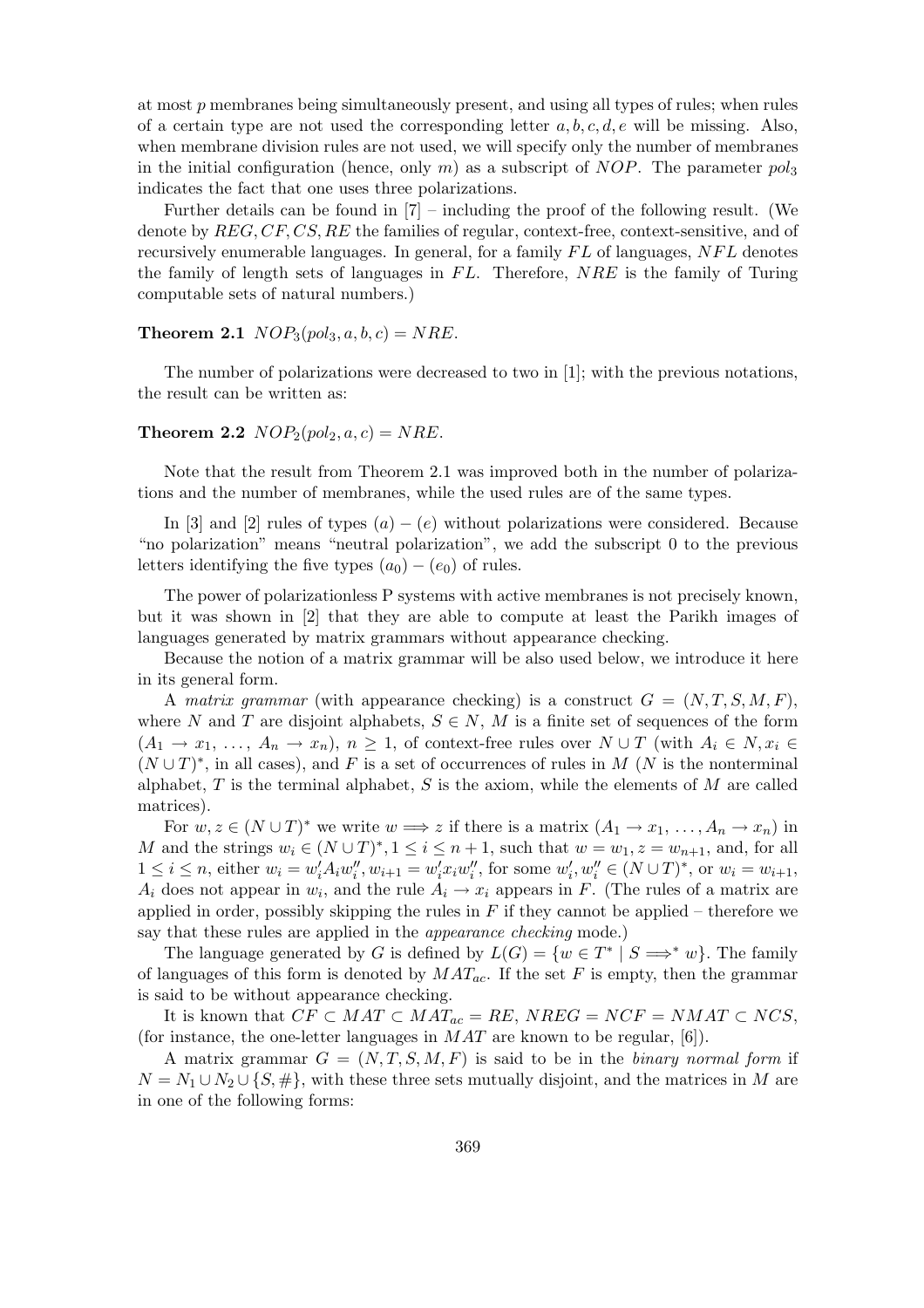- 1.  $(S \rightarrow XA)$ , with  $X \in N_1, A \in N_2$ ,
- 2.  $(X \to Y, A \to x)$ , with  $X, Y \in N_1, A \in N_2, x \in (N_2 \cup T)^*$ ,  $|x| \leq 2$ ,
- 3.  $(X \rightarrow Y, A \rightarrow \#)$ , with  $X, Y \in N_1, A \in N_2$ ,
- 4.  $(X \to \lambda, A \to x)$ , with  $X \in N_1, A \in N_2$ , and  $x \in T^*, |x| \leq 2$ .

Moreover, there is only one matrix of type 1 (that is why one uses to write it in the form  $(S \to X_0A_0)$ , in order to fix the symbols X, A present in it), and F consists exactly of all rules  $A \rightarrow \#$  appearing in matrices of type 3;  $\#$  is a trap-symbol, because once introduced, it is never removed. A matrix of type 4 is used only once, in the last step of a derivation.

For each matrix grammar there is an equivalent matrix grammar in the binary normal form. Details can be found in [4].

#### 3 Tables of Rules

In the "standard" P systems with active membranes there is specified only one set of rules; because the membranes are present in the rules, we precisely know where each rule is to be applied with respect to each membrane. A possible generalization is to consider several sets of rules – for uniformity with L systems, we call them  $tables$  – such that in each step of a computation a table is used, non-deterministically chosen (the rules of the selected table are applied in the maximally parallel manner, as mentioned in the previous section).

This case corresponds to having global tables; a more relaxed variant is to consider local tables, sets of rules associated with each membrane.

Specifically, for each membrane i we can consider sets  $R_{i,1}, \ldots, R_{i,k_i}$  of rules, for some  $k_i \geq 1$ , all of the rules involving membrane i. In a step of a computation, we apply the rules from one of the tables associated with each membrane, as usual, in the maximally parallel non-deterministic manner with respect to the chosen table.

If we are allowed to "evolve" a region by means of a table for which no rule is actually applied, then the local tables can be combined in global tables, hence in this case the local version is weaker than the global one. However, there is no difference from the computational point of view (at least in the cases investigated in the next section): systems with local tables (and restricted types of rules) are equivalent with Turing machines; moreover, the proofs are based on systems with one or two membranes, with the "main work" of two-membranes systems done in the inner membrane, hence choosing tables which change nothing in one of the regions do not change the generated set of numbers.

In what follows we will consider only local tables, that is why we choose a more restricted – also, more natural – definition of a transition step: if there are tables by which a region can effectively evolve (at least a rule of these tables can be effectively applied), then one of these tables must be chosen. Otherwise stated, we cannot choose a table with no applicable rule if there are tables with applicable rules. This restriction both corresponds to the notions of parallelism and synchronization, basic in membrane computing, and it is also useful in the proofs below.

In systems with tables (either local or global) we have two levels of non-determinism: in each step we first non-deterministically choose one table (in the local case, associated with each membrane), and then we use the rules of the chosen table in a non-deterministic manner (observing the restriction of maximal parallelism for the chosen table). The standard definition of P systems corresponds to the case where we have only one table (at the level of the system).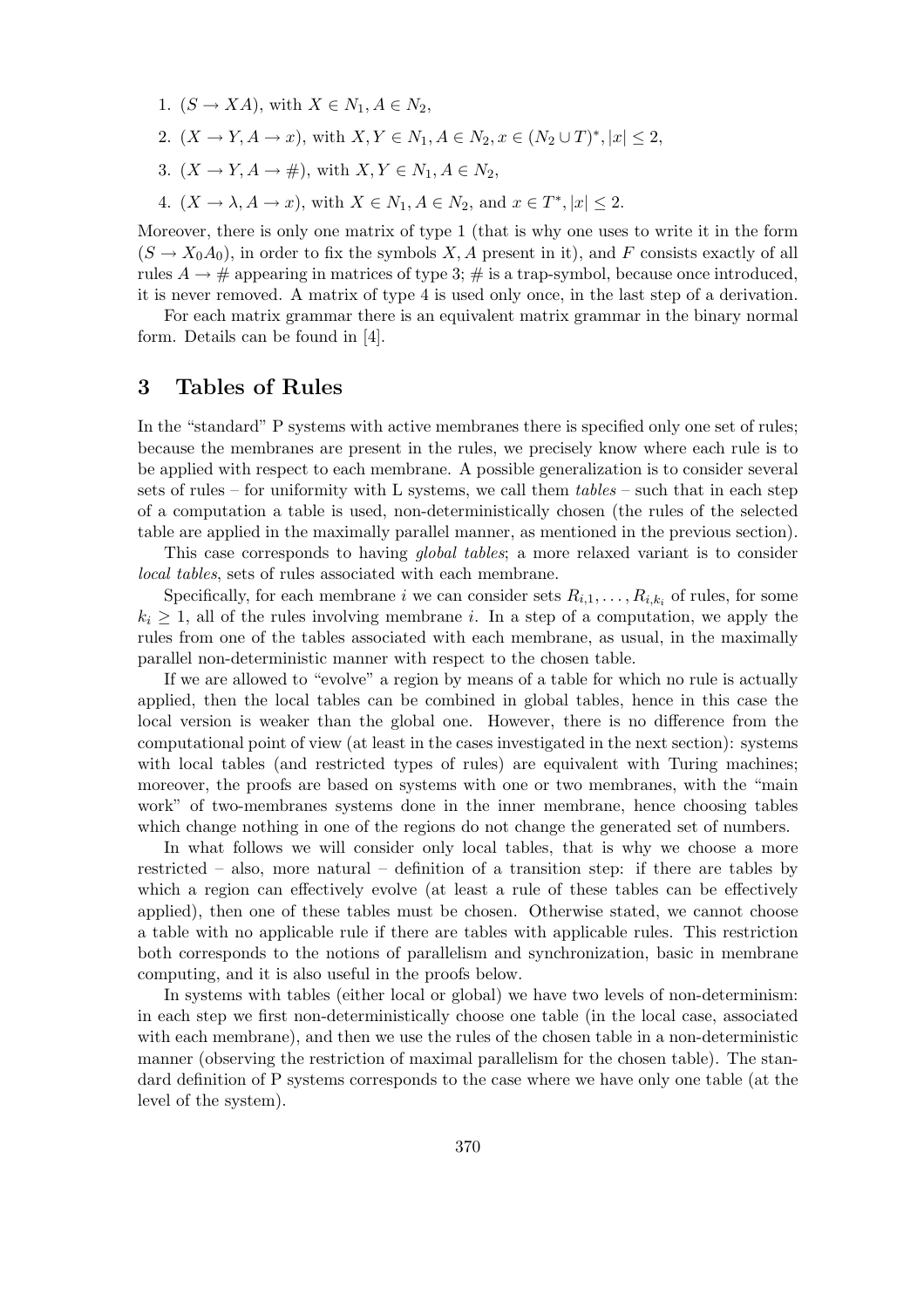The fact that we use (local) tables is indicated by adding tab to the notations from the previous section.

We do not know whether the number of tables associated with membranes matters (that is, whether it induces an infinite hierarchy of the computed sets of numbers) or normal form theorems like that known for ET0L systems (two tables are enough, see [9]) are true also in our case. In view of this open problem it could be better to indicate also the maximal number of tables used, writing  $tab_s$  for using at most s tables, but we do not deal with this aspect here.

The usefulness of using tables is intuitively obvious, because by clustering the rules in "teams of rules" we can control in a more careful way the work of the system. This is illustrated also by the following simple example: consider the system

$$
\Pi = (\{a, b\}, [ \quad ]_1, a, R_{1,1}, R_{1,2}, R_{1,3}),
$$
  
\n
$$
R_{1,1} = \{ [a \rightarrow aa]_1 \},
$$
  
\n
$$
R_{1,2} = \{ [a \rightarrow b]_1 \},
$$
  
\n
$$
R_{1,3} = \{ [b]_1 \rightarrow a \}.
$$

After using  $n \geq 0$  times the first table (thus producing  $2^n$  copies of a), we can end the computation by using once the second table, and then  $2<sup>n</sup>$  times the third one. Consequently,  $N(\Pi) = \{2^n \mid n \geq 1\} \in NOP_1(tab, a_0, c_0),$  a set of numbers which is not in  $NMAT$ .

### 4 Universality Results

The usefulness of tables is illustrated also by the results below: the computational universality is obtained without polarizations for various reduced combinations of types of rules.

The first result uses rules of the first three types (hence not membrane dissolution or membrane division operations).

#### **Theorem 4.1**  $NOP_2(tab, a_0, b_0, c_0) = NRE$ .

*Proof.* Let us consider a matrix grammar with appearance checking  $G = (N, \{a\})$ , S, M, F) in the binary normal form, hence with  $N = N_1 \cup N_2 \cup \{S, \#\}$  and with matrices of the four types mentioned in Section 2. All matrices of  $M$  are supposed to be labeled in an injective manner with  $m_i, 1 \leq i \leq n$  (hence i uniquely identifies the matrix). Each terminal matrix  $(X \to \lambda, A \to x)$  is replaced with  $(X \to f, A \to x)$ , where f is a new symbol (the label of the matrix remains unchanged).

We construct the tabled P system with active membranes, Π, with the components:

$$
O = N_1 \cup N_2 \cup \{Z_i, Z'_i, \langle i \rangle \mid 1 \le i \le n\} \cup \{a, a', e, f, \# \},
$$
  
\n
$$
\mu = [\begin{bmatrix} 1 \\ 2 \end{bmatrix}_1,
$$
  
\n
$$
w_1 = \lambda,
$$
  
\n
$$
w_2 = X_0 A_0 e, \text{ where } (S \to X_0 A_0) \text{ is the initial matrix of } G,
$$

and the following tables (by U we denote the set  $N_1 \cup \{Z_i, Z'_i, \langle i \rangle \mid 1 \leq i \leq n\}$ ).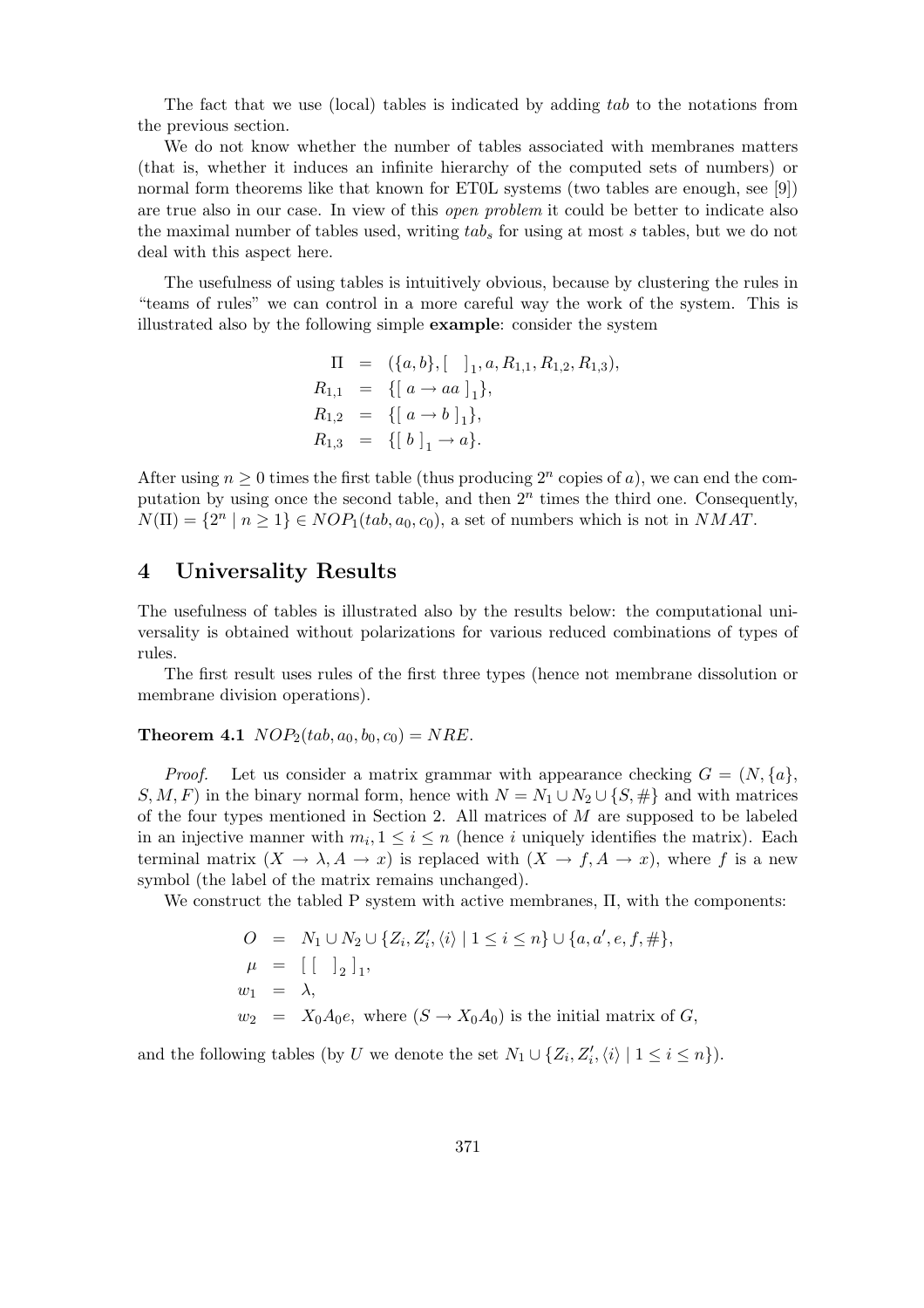1. For each matrix  $m_i : (X \to Y, A \to x)$  in M of types 2 or 4, we consider the tables

$$
R_{2,i} = \{ [ X \rightarrow Z_i ]_2, [ A ]_2 \rightarrow [ ]_2 \langle i \rangle, [ e ]_2 \rightarrow \# \}
$$
  
\n
$$
\cup \{ [ \alpha \rightarrow \# ]_2 | \alpha \in U \},
$$
  
\n
$$
R'_{2,i} = \{ [ Z_i \rightarrow Z'_i ]_2, \langle i \rangle [ ]_2 \rightarrow [ \langle i \rangle ]_2 \}
$$
  
\n
$$
\cup \{ [ \alpha \rightarrow \# ]_2 | \alpha \in U \},
$$
  
\n
$$
R''_{2,i} = \{ [ Z'_i \rightarrow \lambda ]_2, [ \langle i \rangle \rightarrow xY ]_2 \}
$$
  
\n
$$
\cup \{ [ \alpha \rightarrow \# ]_2 | \alpha \in U \}.
$$

2. For each matrix  $m_i : (X \to Y, A \to \#)$  in M of type 3, we consider the table

$$
R_{2,i} = \{ [X \to Y]_2, [A \to \#]_2 \}
$$
  

$$
\cup \{ [\alpha \to \#]_2 | \alpha \in U \}.
$$

3. We also consider the following tables:

$$
R_{2,f} = \{ [ f \to \lambda ]_2 \}
$$
  
\n
$$
\cup \{ [\alpha \to \# ]_2 | \alpha \in U \cup N_2 \},
$$
  
\n
$$
R_{2,a} = \{ [ a ]_2 \to [ ]_2 a', [ \# \to \# ]_2 \},
$$
  
\n
$$
R_1 = \{ [ a' ]_1 \to [ ]_1 a, [ \# \to \# ]_1 \}.
$$

We have the equality  $N(\Pi) = \{n \mid a^n \in L(G)\}\$ . Indeed, we start with the multiset  $X_0A_0e$  in the central membrane; assume that we have here a multiset Xwe for some  $X \in N_1$  and  $w \in (N_2 \cup \{a\})^*$ . There is only one table for membrane 1, sending out a copy of a (provided that there are copies of a' in the skin region), and using the trap-rule  $\# \to \#$ provided that the object  $\#$  is present; in this latter case, the computation will never stop. If applied in membrane 2 when Xwe is here, the table  $R_{2,f}$  will introduce the trap-object #, and this happens also if we use any table of the forms  $R'_{2,i}, R''_{2,i}$ . Thus, we can apply only a table of type  $R_{2,i}$  for  $m_i$  a matrix of M. That matrix should be either of the form  $m_i: (X \to Y, A \to x)$  (of type 2 or of type 4), or of the form  $m_i: (X \to Y, A \to \#)$ (of type 3): if the first rule of the matrix is  $\alpha \to \beta$  with  $\alpha \neq X$ , then the trap-object is introduced.

The case of a matrix of type 3 is simpler: if A is present, then the trap-object is introduced, and the computation will never stop (because of the table  $R_{2,a}$ , which can be used forever). If A is not present, then we just change  $X$  into  $Y$ . Thus, the simulation of the matrix  $m_i$  of type 3 is correct.

If we choose to simulate a matrix of types 2 or 4, then it must have the second rule of the form  $A \to x$ , for A as specified by the table  $R_{2,i}$ : if the rule  $[A]_2 \to [ ]_2 \langle i \rangle$  is not used, thus "keeping busy" the membrane, then the rule  $[e]_2 \rightarrow \#$  must be used, and the computation will never stop (table  $R_1$  can be applied forever).

In the next step we have to continue the simulation of the matrix  $m_i$  by using the corresponding table  $R'_{2,i}$ . This is the only table which will not introduce  $\#$  which can be applied without introducing the trap-object. In this way,  $\langle i \rangle$  comes back to membrane 2, and  $Z_i$  is replaced by  $Z'_i$ . In the next step, again only one table can be used without introducing the trap-object, namely  $R_{2,i}''$ . It erases the object  $Z_i'$  and replaces  $\langle i \rangle$  with  $xY$ , thus completing the simulation of the matrix.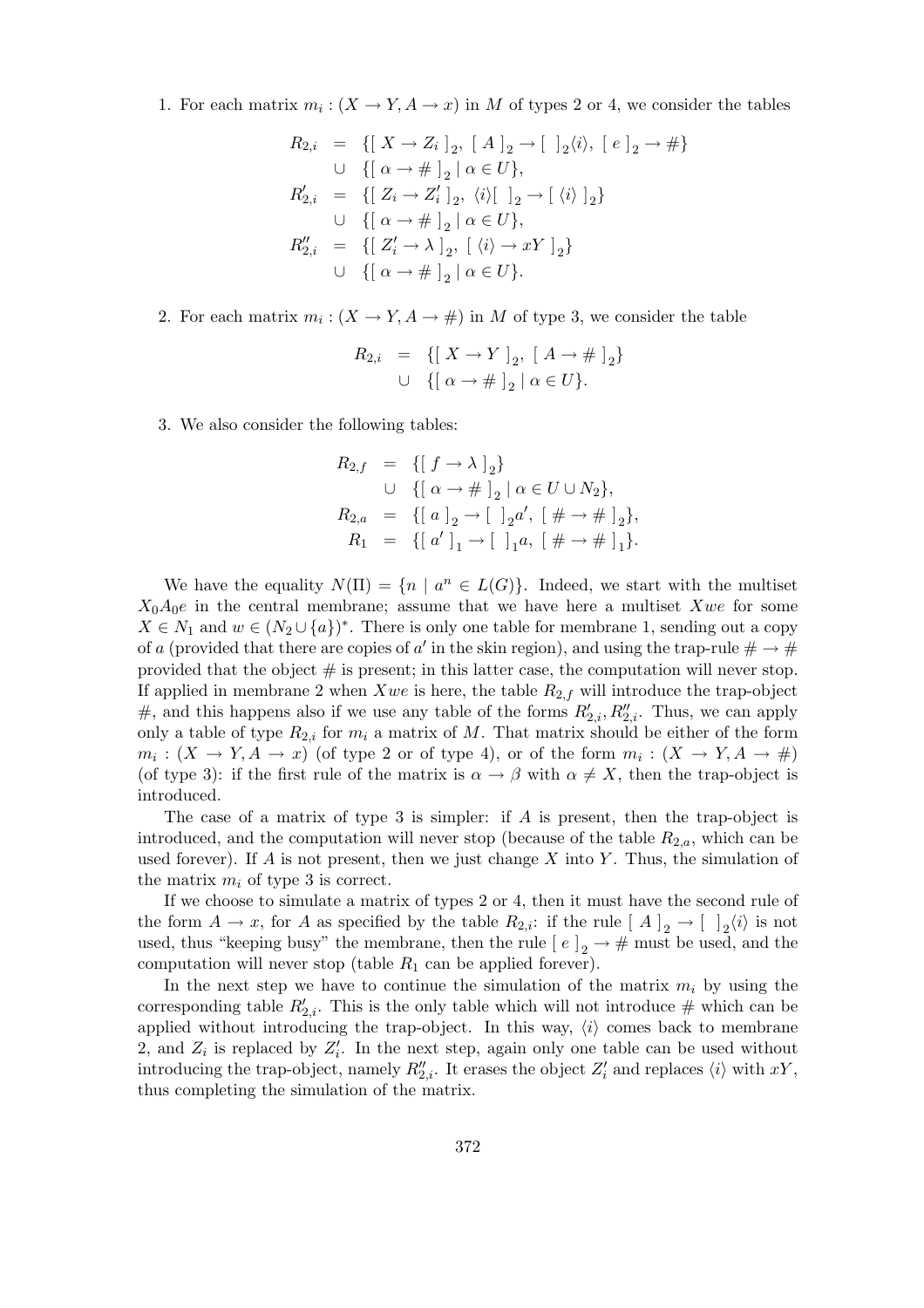At any moment, if any object a is present in membrane 2, then table  $R_{2,a}$  can be used and  $a$  is sent out (first transformed into  $a'$  in the skin region).

The system is returned to a configuration with the contents of membrane 2 as in the beginning, hence the process can be iterated. When the object  $f$  is introduced, no table  $R_{2,i}, R'_{2,i}, R''_{2,i}$  can be used. By means of  $R_{2,f}$  we check whether any symbol from  $N_2$  is present, hence whether the derivation in G is terminal. The computation in  $\Pi$  ends by sending out all copies of a, hence  $N(\Pi)$  equals the length set of the language  $L(G)$ .  $\Box$ 

In the previous proof, the role of rules of type  $(b_0), (c_0)$  (besides sending the result outside the system) was to ensure that only one object  $A$  is replaced by  $x$ , thus correctly simulating the second rule of a matrix  $(X \to Y, A \to x)$  of types 2 or 4. This can be done also by using rules of type  $(e_0)$ .

#### **Theorem 4.2**  $NOP_{2,2,3}(tab, a_0, c_0, e_0) = NRE$ .

*Proof.* As above, we consider a matrix grammar with appearance checking  $G =$  $(N, \{a\}, S, M, F)$  in the binary normal form, with the matrices of M labeled in an injective manner with  $m_i, 1 \leq i \leq n$ , and each terminal matrix  $(X \to \lambda, A \to x)$  replaced with  $(X \to f, A \to x)$ , where f is a new symbol.

We now construct the tabled P system with active membranes Π, with the components:

$$
O = N_1 \cup N_2 \cup \{Z_i, \langle i \rangle \mid 1 \le i \le n\} \cup \{a, a', d, e, f, \# \},
$$
  
\n
$$
\mu = [\begin{bmatrix} 1 \\ 2 \end{bmatrix}_1,
$$
  
\n
$$
w_1 = \lambda,
$$
  
\n
$$
w_2 = X_0 A_0 e, \text{ where } (S \to X_0 A_0) \text{ is the initial matrix of } G,
$$

and the following tables (by U we denote the set  $N_1 \cup \{Z_i, \langle i \rangle \mid 1 \leq i \leq n\}$ ).

1. For each matrix  $m_i : (X \to Y, A \to x)$  in M of types 2 or 4, we consider the tables

$$
R_{2,i} = \{ [X \to Z_i]_2, [A]_2 \to [\langle i \rangle]_2 [d]_2, [d \to \#]_2, [e]_2 \to [\#]_2 [\#]_2 \}
$$
  

$$
\cup \{ [\alpha \to \#]_2 | \alpha \in U \cup \{a\} \}, R'_{2,i} = \{ [Z_i \to \lambda]_2, [\langle i \rangle \to xY]_2, [d \to \#]_2 \}
$$
  

$$
\cup \{ [\alpha \to \#]_2 | \alpha \in U \cup \{a\} \}.
$$

2. For each matrix  $m_i : (X \to Y, A \to \#)$  in M of type 3, we consider the table

$$
R_{2,i} = \{ [X \to Y]_2, [A \to \#]_2, [d \to \#]_2 \}
$$
  

$$
\cup \{ [\alpha \to \#]_2 | \alpha \in U \cup \{a\} \}.
$$

3. We also consider the following tables:

$$
R_{2,f} = \{ [ f \to \lambda ]_2, [ d \to \# ]_2 \}
$$
  
\n
$$
\cup \{ [ \alpha \to \# ]_2 | \alpha \in U \cup N_2 \},
$$
  
\n
$$
R_{2,d} = \{ [ d ]_2 \to d, [ a ]_2 \to [ ]_2 a', [ \# \to \# ]_2 \},
$$
  
\n
$$
R_1 = \{ [ a' ]_1 \to [ ]_1 a, [ \# \to \# ]_1 \}.
$$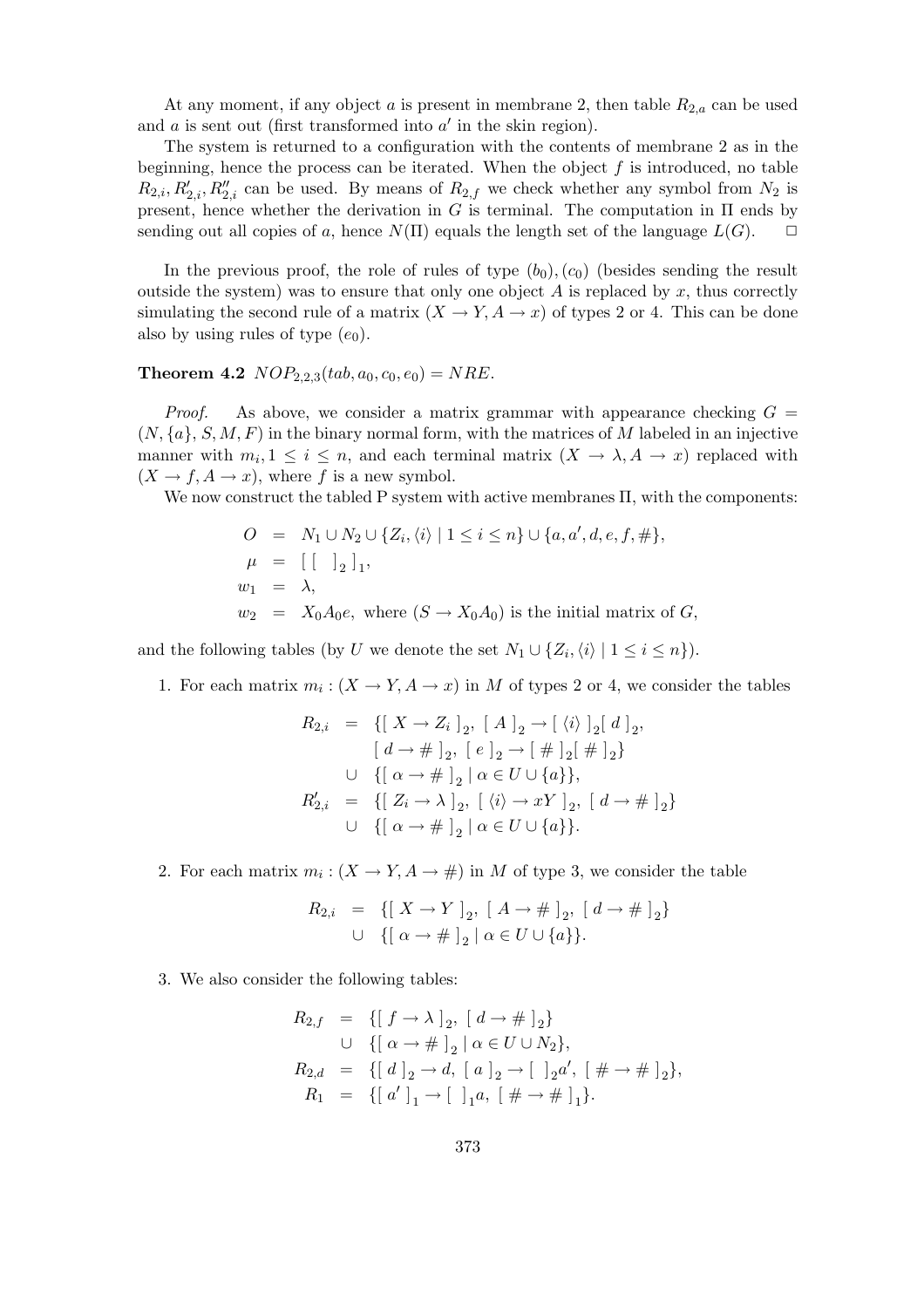The equality  $N(\Pi) = \{n \mid a^n \in L(G)\}\$  follows in a similar way as in the previous proof, this time with the interplay of rules  $[A]_2 \rightarrow [\langle i \rangle]_2 [d]_2$  and  $[\ e]_2 \rightarrow [\#]_2 [\#]_2$  ensuring that the second rule of each matrix of type 2 or 4 is correctly simulated (used exactly once): if the second rule is used, then the computation never stops, hence  $[A]_2 \rightarrow [ \langle i \rangle ]_2 [ d]_2$ must be used. In this way, membrane 2 is divided. In the first copy of the membrane we have the object  $\langle i \rangle$ , which will complete the simulation of the matrix. In the second copy of the membrane, the one containing the object  $d$ , we cannot use any table which contains the rule  $d \to \#$ , hence the only continuation is by using the table  $R_{2,d}$ . This dissolves the membrane, and its objects, remained free in the skin region, will no longer evolve. The matrices of type 3 are again simulated in only one step of a computation in Π. All copies of object a are immediately sent out of membrane 2 (to prevent their duplication when dividing the membrane), and from the skin region are sent out of the system. We leave the details to the reader and conclude that the system correctly simulates the matrix grammar  $G$ .

One of the difficulties in the previous proofs was to inhibit the parallelism of using the rules of type  $(a_0)$ . In membrane computing, the usual way to do this is by using *catalysts*, distinguished objects which never evolve, but can enter rules of the form  $ca \rightarrow cv$ , where a is a single object, which evolves under the control of the catalyst c. This idea can be considered also for P systems with active membranes, allowing rules of type  $(a_0)$  of the form  $[a \rightarrow cv]_i$ , where c is a catalyst, a is an object and v a multiset of objects. (When specifying a system with catalysts, the set  $C$  of catalysts is explicitly given after the set of objects.) We indicate the use of catalysts by writing  $cat_r$  in the notation for families of numbers computed by systems of a given type as above; r indicates the fact that at most r catalysts are used.

The previous results have the following counterpart for the catalytic case – with only two types of rules being used, and with only one membrane (note that one catalyst suffices).

#### **Theorem 4.3**  $NOP_1(tab, cat_1, a_0, c_0) = NRE$ .

*Proof.* We consider again a matrix grammar with appearance checking  $G =$  $(N, \{a\}, S, M, F)$  in the binary normal form, with each terminal matrix  $(X \to \lambda, A \to x)$ replaced with  $(X \to f, A \to x)$ , where f is a new symbol, and we construct the tabled P system with catalysts Π, with the components:

$$
O = N_1 \cup N_2 \cup \{a, c, d, f, \# \},
$$
  
\n
$$
C = \{c\},
$$
  
\n
$$
\mu = [\ ]_1,
$$
  
\n
$$
w_1 = X_0 A_0 d, \text{ where } (S \to X_0 A_0) \text{ is the initial matrix of } G,
$$

and the following tables.

1. For each matrix  $m_i : (X \to Y, A \to x)$  in M of types 2 or 4, we consider the table

$$
R_{1,i} = \{ [X \to Y]_1, [cA \to cx]_1, [cd \to c\#]_1 \}
$$
  

$$
\cup \{ [Z \to \#]_1 | Z \in N_1 \cup \{f\} \}.
$$

2. For each matrix  $m_i : (X \to Y, A \to \#)$  in M of type 3, we consider the table

$$
R_{1,i} = \{ [X \to Y]_1, [A \to \#]_1 \}
$$
  

$$
\cup \{ [Z \to \#]_1 | Z \in N_1 \cup \{f\} \}.
$$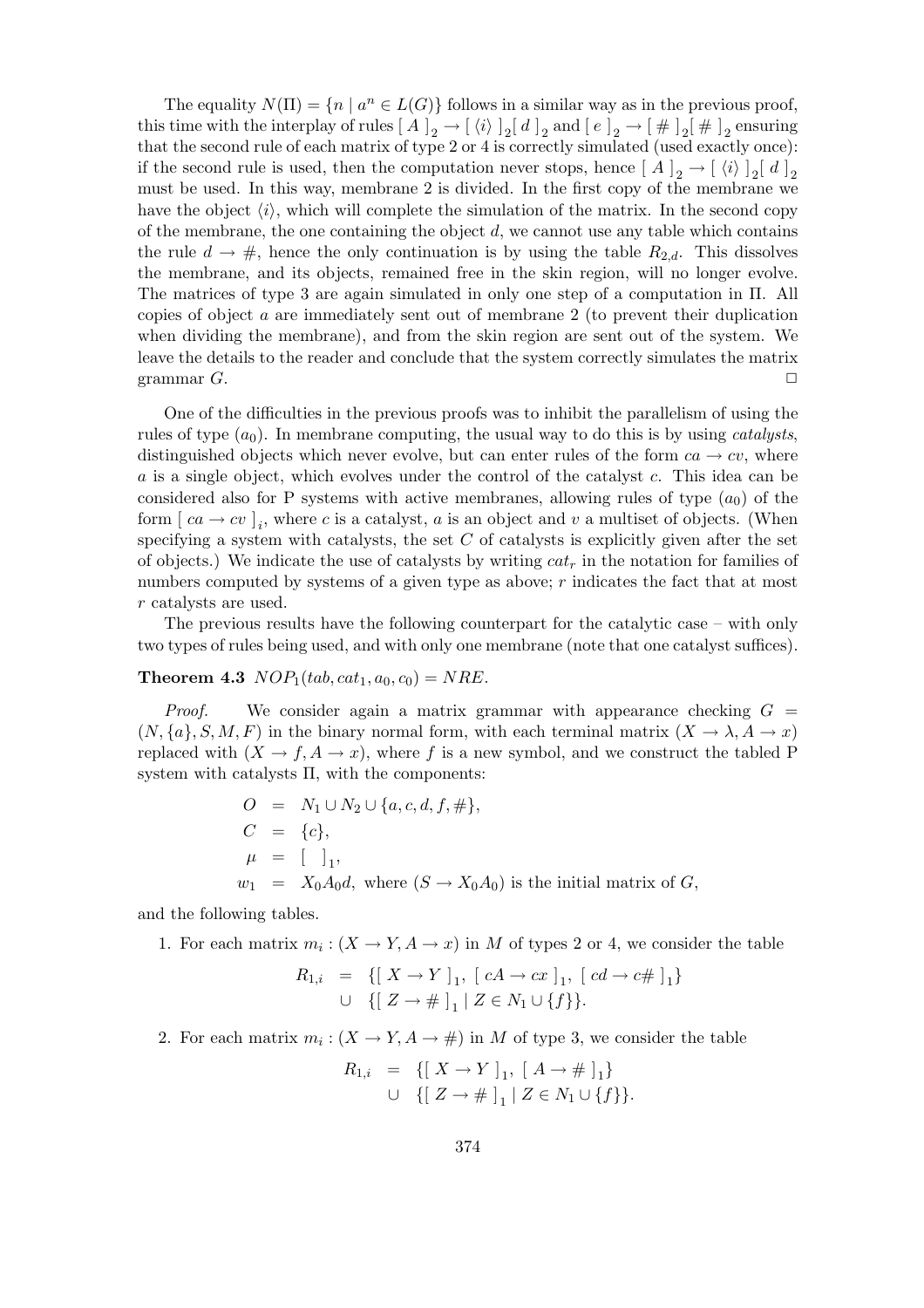3. We also consider the following tables:

$$
R_{1,f} = \{ [ f \to \lambda ]_1, [ d \to \lambda ]_1 \}
$$
  
\n
$$
\cup \{ [ \alpha \to \# ]_1 | \alpha \in N_1 \cup N_2 \},
$$
  
\n
$$
R_{1,a} = \{ [ a ]_1 \to [ ]_1 a, [ \# \to \# ]_1 \}.
$$

This time, the matrices  $m_i$  of types 2 and 4 are simulated by a single table, of type  $R_{1,i}$ : the first rule must be used (that is, the symbol X must be present), otherwise the trap-object is introduced; similarly, the rule  $cA \rightarrow cx$  must be used, otherwise the catalyst will evolve together with the available object  $d$  and again the trap-object is introduced. Each matrix  $m_i$  of type 3 is simulated by the corresponding table  $R_{1,i}$ . After introducing the object  $f$ , no table as above can be used (without introducing the trap-object), hence we have to use  $R_{1,f}$ , which checks whether the derivation in G is terminal. At any time, the copies of object a are sent out by means of the table  $R_{1,a}$ . Consequently,  $N(\Pi) = \{n \mid$  $a^n \in L(G)$ , and this completes the proof.  $\square$ 

The previous result is relevant in view of the fact that catalytic transition P systems with only one catalyst – not with active membranes – are not known to be universal, while the universality was proved for the case of using two catalysts [5].

### 5 Tables with Obligatory Rules

The idea of distinguishing some rules of each table and imposing that these rules are applied at least once when the tables are applied has at least two motivations. First, this is a way to also ensure the fact that a selected table does not leave unchanged the objects from the region where it is applied. Then, it reminds the matrices from matrix grammars, whose rules are all applied when applying a matrix. However, having several obligatory rules in the same table is a way to make the system cooperative: if both  $a \rightarrow u$  and  $b \rightarrow v$ must be simultaneously used at least once, then  $ab \rightarrow uv$  must be used at least once (but the two cases are not equivalent, because besides evolving one a and one b, by rules  $a \rightarrow u$ or  $b \to v$  we can separately evolve further copies of a or of b, respectively).

That is why in what follows we allow at most one obligatory rule in each table. Such a rule is marked with a dot; when the table is used, its obligatory rule must be used at least once, otherwise the table is not allowed to be chosen.

This apparently small change in the definition of tabled P systems is powerful enough in order to lead to fast solutions (making use of membrane division) to computationally hard problems.

Theorem 5.1 Tabled P systems with active membranes using obligatory rules (at most one in each table) can solve SAT in linear time; the construction is uniform, and the system is deterministic.

*Proof.* Let us consider a propositional formula  $\gamma = C_1 \wedge \ldots \wedge C_m$ , consisting of m clauses  $C_j = y_{j,1} \vee ... \vee y_{j,k_j}, 1 \leq j \leq m$ , where  $y_{j,i} \in \{x_l, \neg x_l \mid 1 \leq l \leq n\}, 1 \leq i \leq k_j$ , (there are used  $n$  variables). Without loss of generality, we may assume that no clause contains two occurrences of some  $x_l$  or two occurrences of some  $\neg x_l$  (the formula is not redundant at the level of clauses), or both  $x_l$  and  $\neg x_l$  (otherwise such a clause is trivially satisfiable, hence can be removed).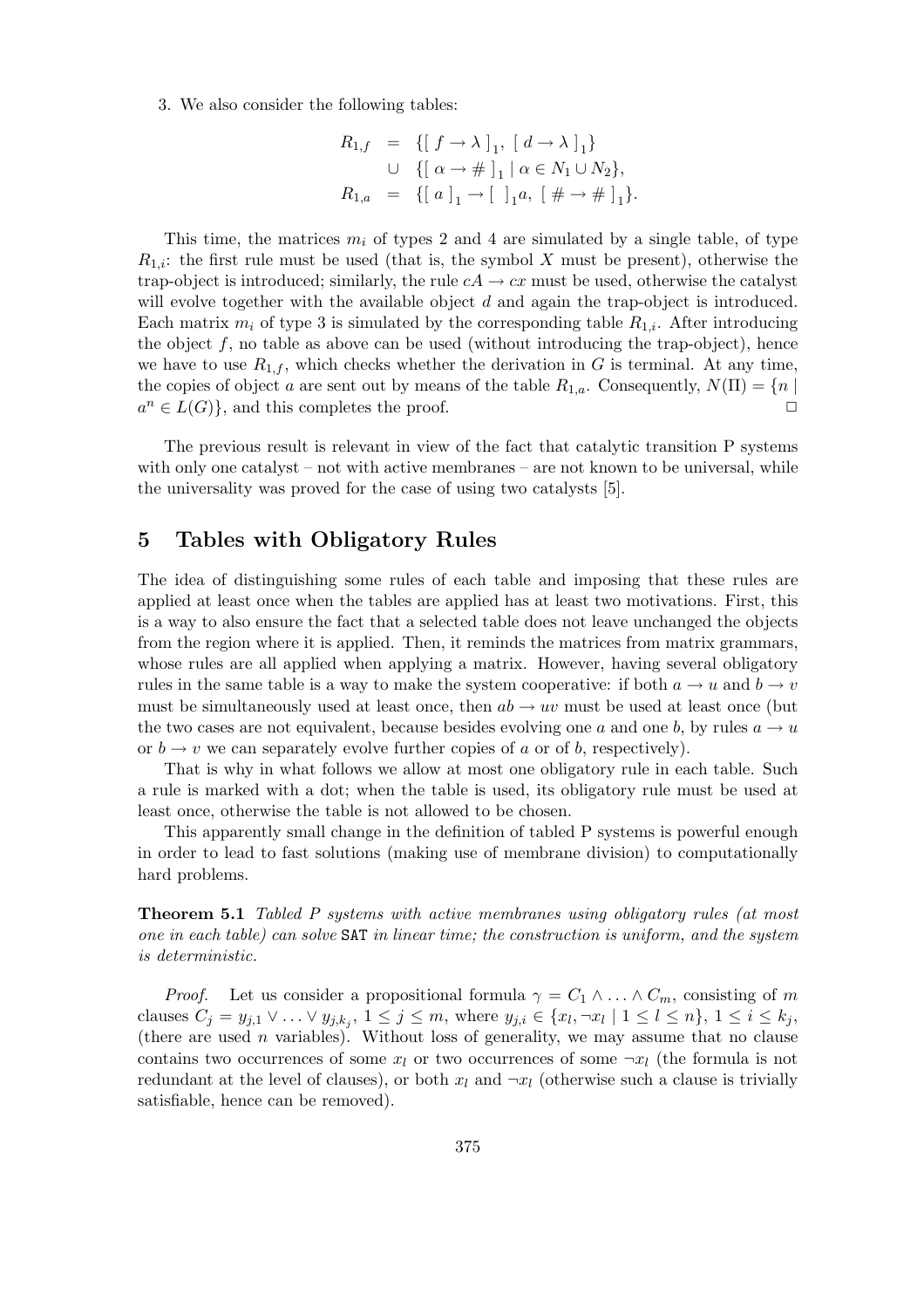We codify  $\gamma$ , which is an instance of SAT with size parameters n and m, by the multiset

$$
w(\gamma) = \{s_{j,i} \mid y_{j,r} = x_i, \text{ for some } 1 \le i \le n, 1 \le j \le m, 1 \le r \le k_j\}
$$
  
 
$$
\cup \{s'_{j,i} \mid y_{j,r} = \neg x_i, \text{ for some } 1 \le i \le n, 1 \le j \le m, 1 \le r \le k_j\}.
$$

(We replace each variable  $x_i$  from each clause  $C_j$  with  $s_{j,i}$  and each negated variable  $\neg x_i$ from each clause  $C_j$  with  $s'_{j,i}$ , then we remove all parentheses and connectives. In this way we pass from  $\gamma$  to  $w(\gamma)$  in a number of steps which is linear with respect to  $n \cdot m$ .)

We construct the P system Π with the following components:

$$
O = \{a_i | 1 \le i \le n+1\} \cup \{t_i, f_i | 1 \le i \le n\} \cup \{r_i, r'_i | 1 \le i \le m\}
$$
  
\n
$$
\cup \{d_i | 1 \le i \le m+1\} \cup \{c_i | 0 \le i \le 2n+m+3\}
$$
  
\n
$$
\cup \{s_{j,i}, s'_{j,i} | 1 \le j \le m, 1 \le i \le n\} \cup \{\text{yes, no}\},
$$
  
\n
$$
\mu = [[[ ]_3 ]_2 ],
$$
  
\n
$$
w_1 = \lambda,
$$
  
\n
$$
w_2 = c_0,
$$
  
\n
$$
w_3 = a_1,
$$
  
\n
$$
R_{1,1} = \{ [\text{yes } ]_1 \rightarrow [ ]_1 \text{yes}},
$$
  
\n
$$
[ n_0 ]_1 \rightarrow [ ]_1 \text{no} \},
$$
  
\n
$$
R_{2,1} = \{ [d_{m+1} ]_2 \rightarrow \text{yes},
$$
  
\n
$$
[ c_{2n+m+3} ]_2 \rightarrow [ ]_2 \text{no} \}
$$
  
\n
$$
\cup \{ [ c_i \rightarrow c_{i+1} ]_2 | 0 \le i \le 2n+m+2 \},
$$
  
\n
$$
R_{3,d} = \{ [ a_i ]_3 \rightarrow [ t_i ]_3 [ f_i ]_3 | 1 \le i \le n \},
$$
  
\n
$$
R_{3,i,t} = \{ [ t_i \stackrel{*}{\rightarrow} a_{i+1} \}
$$
  
\n
$$
\cup \{ [ s_{j,i} \rightarrow r_j ]_3 | 1 \le j \le m \}, \text{ for each } i = 1, 2, ..., n,
$$
  
\n
$$
R_{3,0} = \{ [ a_{n+1} \stackrel{*}{\rightarrow} a_{i+1} \}
$$
  
\n
$$
\cup \{ [ s'_{j,i} \rightarrow r_j ]_3 | 1 \le j \le m \}, \text{ for each } i = 1, 2, ..., n,
$$
  
\n
$$
R_{3,0} = \{ [ a_{n+1} \stackrel{*}{\rightarrow} d_1 ]_3 \}
$$
  
\n
$$
\cup \{ [ r_j \rightarrow r'_j ]_3 | 1 \le i \le m
$$

There is no object in the skin membrane, while region 2 contains only the counter  $c_0$ , which will continuously increase its subscript, by means of table  $R_{2,1}$ . The "main work" is done in membrane 3. In the beginning, we have here the object  $a_1$ , hence the only applicable table is  $R_{3,d}$ , which divides the membrane, at the same time expanding the object  $a_1$  to the truth values  $t_1 = true$  and  $f_1 = false$  of variable  $x_1$ . In the next step, the only tables which can be applied in the two membranes with label 3 are  $R_{3,1,t}$  and  $R_{3,1,f}$ : the obligatory rules select the tables in a precise way. At the same time with the passage from  $t_1$ ,  $f_1$  to copies of  $a_2$ , we also introduce all clauses which are satisfied by  $t_1$ and  $f_1$ , respectively. The process continues now with  $a_2$ , then with  $a_3$ , and so on, until expanding all variables and introducing all clauses satisfied by these truth assignments.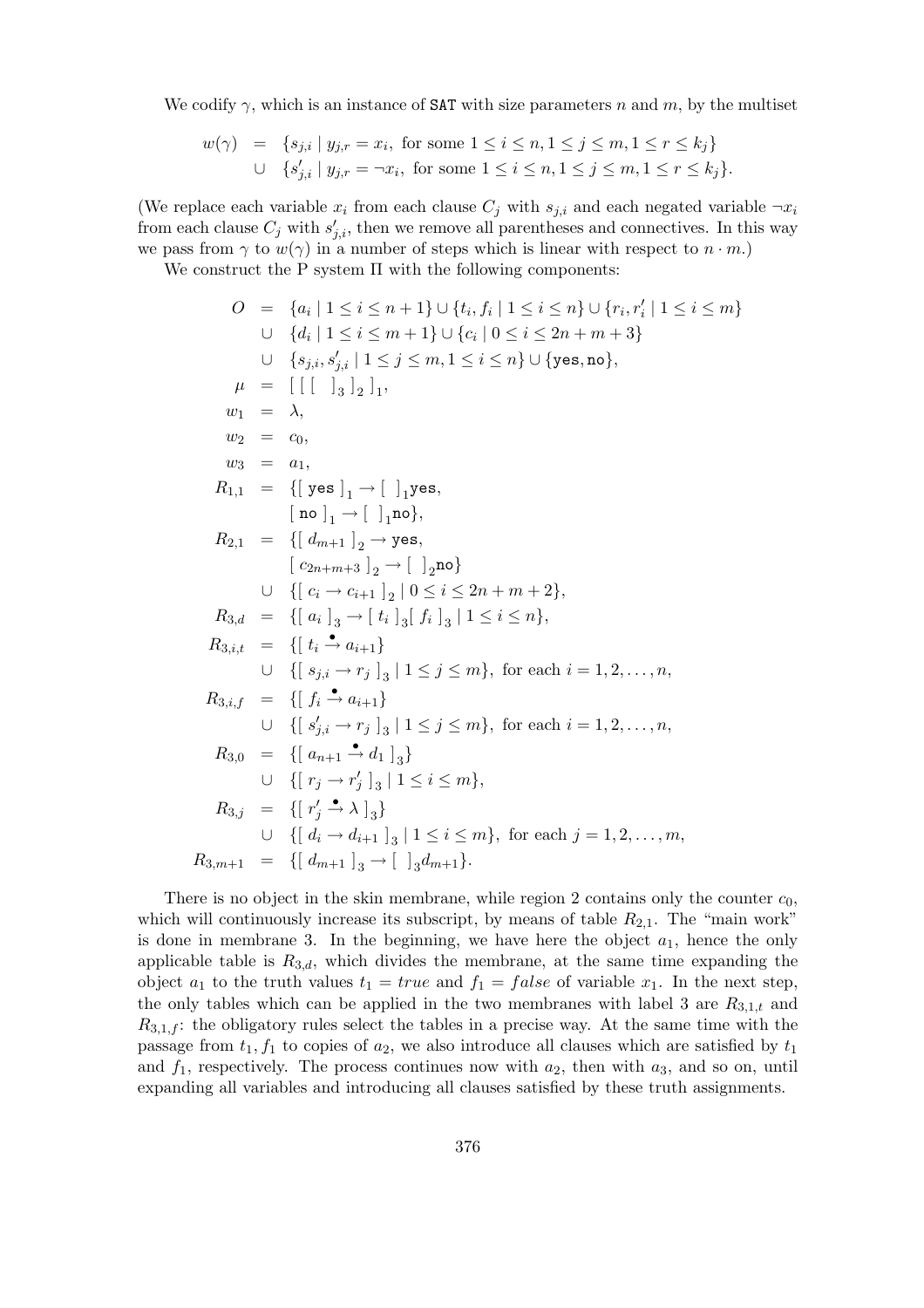Therefore, after  $2n$  steps we get  $2^n$  membranes 3, containing the clauses satisfied by the  $2^n$  possible truth assigments for the *n* variables.

In step  $2n + 1$  the only table which can be applied for membranes 3 is  $R_{3,0}$ :  $a_{n+1}$  is replaced with  $d_1$  (which will check whether there is any membrane where all clauses are satisfied), and all  $r_i$  are primed.

From now on, for at most m steps, we use the tables  $R_{3,j}$ ,  $1 \leq j \leq m$ . (Because these tables use primed versions of objects  $r_i$ , they were not applicable before using table  $R_{3,0}$ – and this was the reason of priming.) Each of these tables removes the occurrences of one  $r'_j$ ; because this operation is done by an obligatory rule, this is a way to check that the respective  $r'_j$  is present. At the same time, the subscript of the object d from each membrane 3 increases by one. If in a given membrane 3 there are copies of  $r'_j$  for all  $j = 1, 2, \ldots, m$ , then the respective object d reaches the subscript  $m + 1$ , which indicates the fact that the corresponding truth-assignment has satisfied all clauses of  $\gamma$ . If a given membrane 3 does not contain copies of all  $r'_j$ ,  $1 \leq j \leq m$ , then that membrane cannot evolve m steps, hence the local object d remains of the form  $d_i$  with  $j \leq m$ .

Simultaneously, the object from region 2 arrives at the form  $c_{2n+m+1}$ .

If at least one membrane 3 contains the object  $d_{m+1}$  (hence the formula is satisfiable), then in step  $2n + m + 2$  we use the table  $R_{3,m+1}$  and the object  $d_{m+1}$  is sent to membrane 2 (at the same time, in region 2 we get  $c_{2n+m+2}$ ). If no membrane 3 sends out the object  $d_{m+1}$ , hence the formula is not satisfiable, then the objects  $d_i$  with  $j \leq m$  remain inside these membranes – but  $c_{2n+m+1}$  evolves to  $c_{2n+m+2}$  in region 2.

Now, in step  $2n + m + 3$ , if any object  $d_{m+1}$  is present in region 2, then one of them will dissolve membrane 2, and will produce the object yes, which is left free in the skin region; in the next step, this object will leave the system, thus signaling that the formula is satisfiable. Because membrane 2 is dissolved, the object  $c_{2n+m+3}$  (obtained in step  $2n + m + 3$ ) also remains free in the skin region, where it cannot evolve any more. If no object  $d_{m+1}$  is present in region 2, then this membrane is not dissolved, c will get the subscript  $2n + m + 3$  and then in step  $2n + m + 4$  will exit membrane 2 transformed in no; in the next step, this object exits the systems, signaling that the formula is not satisfiable.

Thus, either we get yes outside the system in step  $2n+m+4$ , or no in step  $2n+m+5$ , and these objects correctly indicate whether or not  $\gamma$  is satisfiable.

The system Π can be constructed in polynomial time by a Turing machine, starting from  $n$  and  $m$ , and it works in a deterministic manner (after each reachable configuration there is at most one next configuration which can be correctly reached).  $\Box$ 

If we are more interested in the time our system works than in the time of constructing it or in its deterministic behavior, then the answer to a given instance of SAT can be obtained in  $n + m + 4$  steps, by considering a system constructed in semi-uniform manner (starting directly from an instance of the problem) in the following way.

For a given formula  $\gamma$  as above, for  $l = 1, 2, \ldots, n$ , we denote

$$
sat(t_l) = \{r_j \mid \text{there is } 1 \le i \le k_j \text{ such that } y_{j,i} = x_l\},
$$
  

$$
sat(f_l) = \{r_j \mid \text{there is } 1 \le i \le k_j \text{ such that } y_{j,i} = \neg x_l\}.
$$

Then, we construct the system Π with (we omit specifying the set of objects, as well as several details about the way the system works, tasks which are left to the reader):

$$
\begin{array}{rcl}\n\mu & = & \left[ \begin{array}{cc} \left[ \begin{array}{cc} 1 & 0 \\ 0 & 0 \end{array} \right] \right]_{2} \end{array} \right]_{1}, \\
w_{1} & = & \lambda,\n\end{array}
$$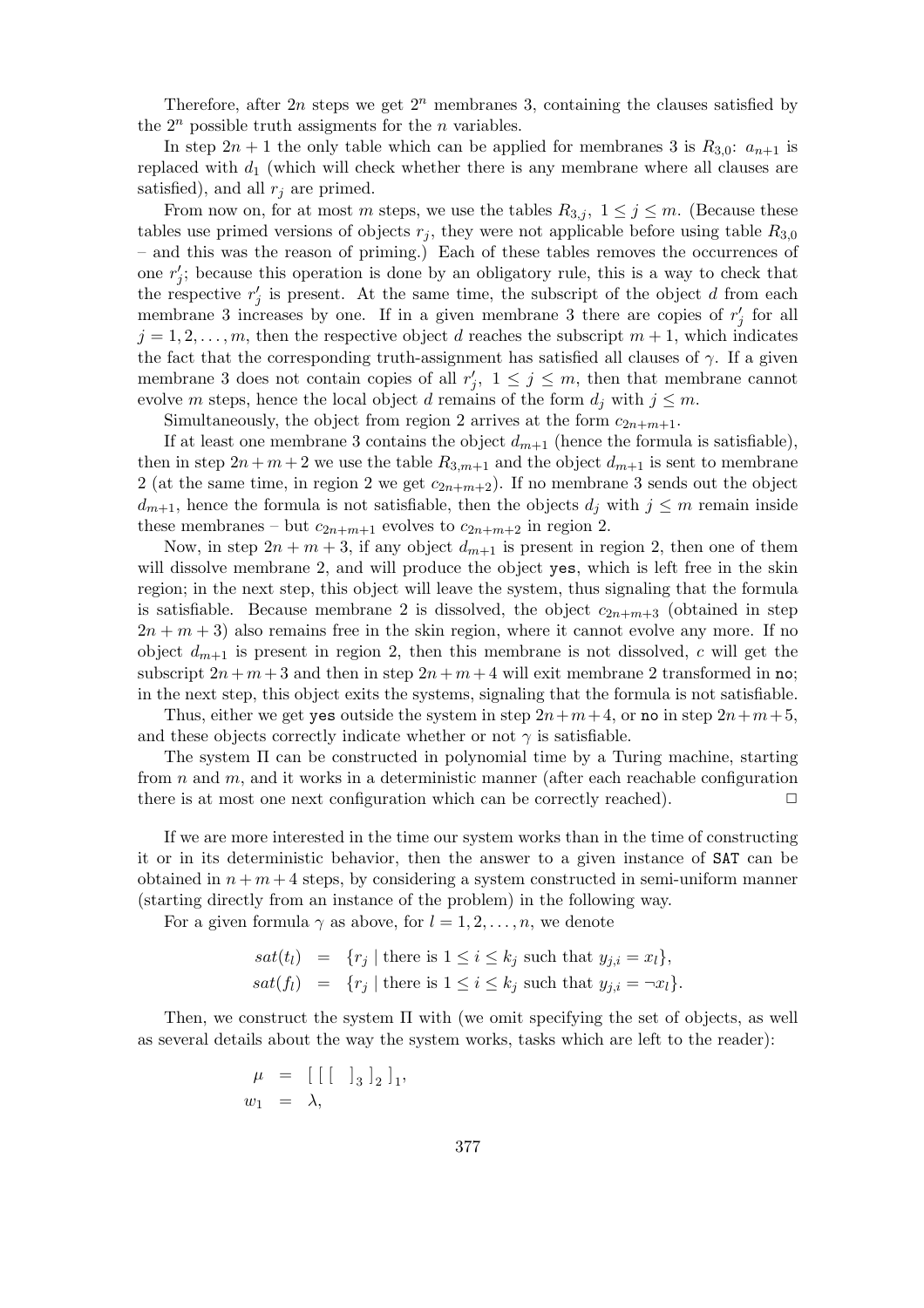$$
w_2 = c_0,
$$
  
\n
$$
w_3 = b_0 a_1 a_2 ... a_n,
$$
  
\n
$$
R_{1,1} = \{ [\text{ yes }]_1 \rightarrow [\text{ }]_1 \text{yes},
$$
  
\n
$$
[ \text{ no }]_1 \rightarrow [\text{ }]_1 \text{no} \},
$$
  
\n
$$
R_{2,1} = \{ [b_{n+m+2 }]_2 \rightarrow \text{yes},
$$
  
\n
$$
[ c_{n+m+3 }]_2 \rightarrow [\text{ }]_2 \text{no} \}
$$
  
\n
$$
\cup \{ [ c_i \rightarrow c_{i+1 }]_2 | 0 \le i \le n+m+2 \},
$$
  
\n
$$
R_{3,i} = \{ [ a_i ]_3 \stackrel{\bullet}{\rightarrow} [ t_i ]_3 [ f_i ]_3 \}
$$
  
\n
$$
\cup \{ [ b_j \rightarrow b_{j+1 }]_3 | 0 \le j \le n-1 \}, \text{ for each } i = 1, 2, ..., n,
$$
  
\n
$$
R_{3,n+1} = \{ [ b_n \stackrel{\bullet}{\rightarrow} b_{n+1 }]_3 \}
$$
  
\n
$$
\cup \{ [ t_i \rightarrow sat(t_i ) ]_3,
$$
  
\n
$$
[ f_i \rightarrow sat(t_i ) ]_3 | 1 \le i \le n \},
$$
  
\n
$$
R_{3,n+1+i} = \{ [ r_i \stackrel{\bullet}{\rightarrow} \lambda ]_3 \}
$$
  
\n
$$
\cup \{ [ b_{n+j} \rightarrow b_{n+j+1 }]_3 | 1 \le j \le m \}, \text{ for each } i = 1, 2, ..., m,
$$
  
\n
$$
R_{3,n+m+2} = \{ [ b_{n+m+1 }]_3 \rightarrow [ ]_3 b_{n+m+2 } \}.
$$

This time, in the first n steps we divide membrane 3 again and again, by means of the obligatory rules of tables  $R_{3,i}$ ,  $1 \leq i \leq n$ , which expand the objects  $a_i$  to the truth values  $t_i = true$  and  $f_i = false$  of variable  $x_i$ . The order of using tables  $R_{3,i}$  is arbitrary, but after *n* steps we get the same configuration irrespective of this order:  $2^n$  membranes 3, containing the  $2^n$  truth-assignments of the n variables, as well as the object  $b_n$  (at the same time, in membrane 2 we have obtained  $c_n$ ).

In step  $n + 1$ , in region 3 we can only apply  $R_{3,n+1}$ , which replaces  $b_n$  with  $b_{n+1}$  and each  $t_i, f_i$  by the clauses satisfied by these truth values (specifically,  $t_i$  is replaced by  $sat(t_i)$ ) and  $f_i$  by  $sat(f_i)$ ).

From now on, for at most m steps, we use the objects  $b_{n+j+1}$ ,  $1 \leq j \leq m$ , in the same way as objects  $d_i$  were used in the previous proof, in order to check whether or not at least one truth assignment has satisfied all clauses. If this is the case, then at least one membrane 3 will contain the object  $b_{n+m+1}$ , which will exit to membrane 2, will dissolve it in step  $n + m + 3$ , and will produce the object yes, which then leave the system. If not,  $c_{n+m+3}$  will exit membrane 2 (in step  $n + m + 4$ ) transformed in no, which will exit the system in one further step.

The system Π can be constructed in polynomial time by a Turing machine, starting from  $\gamma$  (only the tables  $R_{3,i}$  directly depend on the formula), and the system is clearly confluent.

### 6 Final Remarks

Contributing to the "campaign" of removing polarizations from P systems with active membranes, we have obtained several universality results for systems without polarizations, but having the rules structured in tables. When tables with (at most one) obligatory rules are used,  $NP$ -complete problems can be solved in linear time – this is illustrated with SAT problem.

Two important problems have remained open: (i) are systems without polarizations and without tables (maybe with catalysts) universal? (ii) can NP-complete problems be